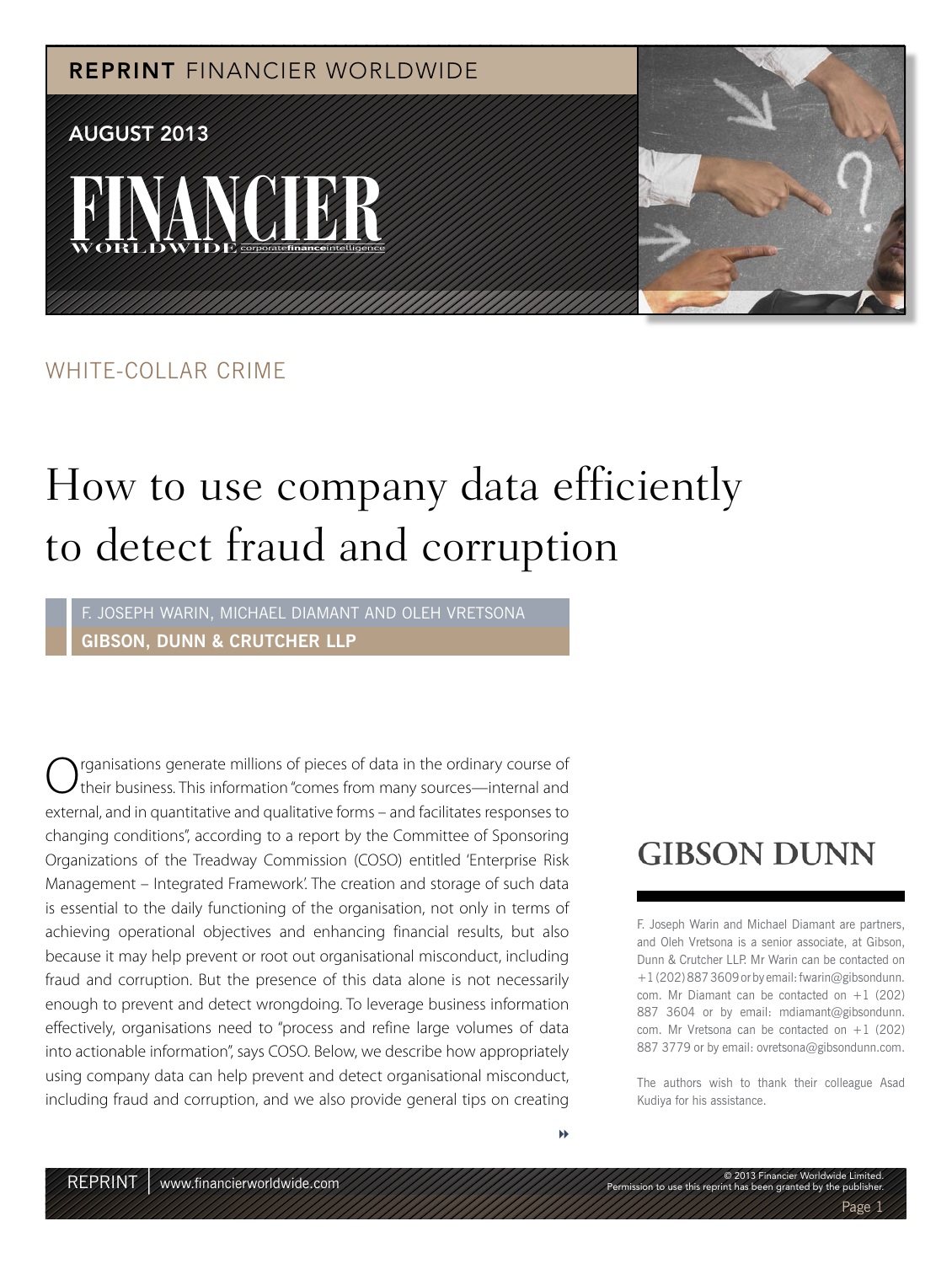effective information analysis controls. These tips are not exhaustive, and we recommend that any organisation confronting these issues consult with an information systems specialist – and any other necessary experts or consultants – to implement an effective information analysis protocol.

As one of the most prevalent types of organisational misconduct – fraud – poses a substantial risk to all organisations. The typical organisation loses 5 percent of its revenues to fraud each year. Applied to the 2011 Gross World Product, this figure translates to a potential projected annual fraud loss of more than \$3.5 trillion, according to the Association of Certified Fraud Examiners 'Report to the Nations on Occupational Fraud and Abuse 2012 Global Fraud Study' (2012). In many cases, fraud is very difficult to detect. For example, the Association of Certified Fraud Examiners found fraud schemes lasted for a median of 18 months before being detected. The study also concluded that there are primary categories of fraud found in organisations: (i) asset misappropriation where "an employee steals or misuses the organisation's resources"; (ii) corruption schemes where "an employee misuses his or her influence in a business transaction in way that violates his or her duty to the employer in order to gain a direct or indirect benefit"; and (iii) fraud with respect to financial statements where an employee "intentionally causes a misstatement or omission of material information in the organization's financial report".

The type of organisation-generated information that may be relevant to detecting organisational fraud and identifying the key fraud risk areas is largely idiosyncratic to the attributes of the particular organisation. Information about misconduct frequently comes from tips, customer complaints, risk assessments, internal and external audit reports, investigation results, and remediation data, which generally results in organisations adopting reactive measures to address the identified misconduct. To seek out patterns of potential fraudulent behaviour more proactively and identify control gaps that permit fraud to go undetected, organisations increasingly focus on analyses of financial and operations data that they create in the ordinary course of business. Examples of such relevant data include basic balance sheet data, such as revenues and liabilities, procurement data, inventory write offs, payment data, costs, etc. The wide

## **GIBSON DUNN**

variety of data that may be used for this purpose – from employee complaints about low wages to unusual payment data to divergence between contract costs and deliverables – places an emphasis on creating a central repository of data analyses that allows the organisation to take advantage of the synergies in combining information from numerous sources and provides management and control functions with much needed access to a holistic view of the organisation's activities and behavioural trends.

Appropriately leveraging organisational data can help detect and address misconduct, including fraud, in a number of ways. At its most basic level, proper information analysis control allows for sensitive information, such as tips and negative risk assessments, to flow to appropriate executives and officers within the organisations. At a more indirect, and potentially more effective, level, the collective analysis of data showing, for example, a correlation between division revenue and a higher number of donations to third parties or employment of third-party agents by division could trigger a further review to determine if any corruption is present. This range of potential utility in leveraging organisational data only